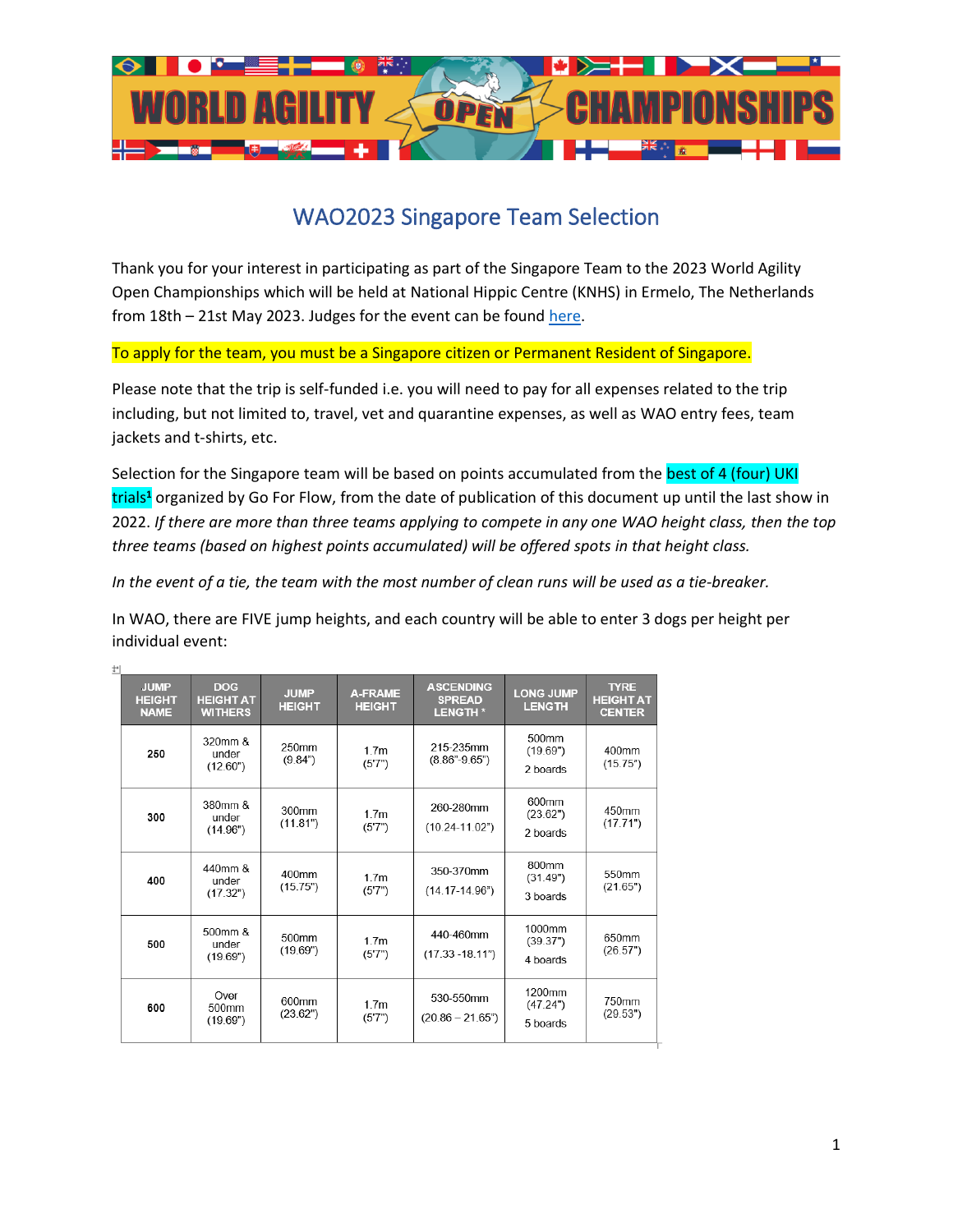

The table below shows the qualification points allotted to placings for UKI Masters Heats and Senior / Champion level runs under the UKI International Program. In addition, participants of WAO 2022 will be awarded points for non-eliminated runs, and additional points for placings.

| <b>Level</b>                 | <b>Placing</b>  | <b>WAO Qualification Points*</b> |
|------------------------------|-----------------|----------------------------------|
| <b>WAO</b> individual events | Non-E           | 15                               |
|                              | 1st             | 10                               |
|                              | 2 <sub>nd</sub> | 9                                |
|                              | 3rd             | 8                                |
|                              |                 |                                  |
| <b>WAO team events</b>       | Non-E           | 10                               |
|                              | 1st             | 5                                |
|                              | 2nd             | 4                                |
|                              | 3rd             | 3                                |
|                              |                 |                                  |
| <b>Masters Heats</b>         | 1st             | 5                                |
|                              | 2nd             | 4                                |
|                              | 3rd             | 3                                |
|                              |                 |                                  |
| Senior / Champion            | 1st             | 3                                |
| (International Program)      | 2nd             | $\overline{2}$                   |
|                              | 3rd             | 1                                |

## **\*NOTE:**

- 1) An additional 2 points will be awarded for placings with clean runs
- 2) No points are awarded for Elimination
- 3) No points are awarded for runs in Novice / Beginner Classes

4) No points are awarded for Speedstakes, except in WAO where it includes the Aframe

**Please email [\(meowheong@gmail.com\)](mailto:meowheong@gmail.com) your application to compete at WAO2023 by Saturday, 31 December 2022** and include the following details in your email correspondence:

- 1. Handler's name
- 2. Dog's call name

3. Details and points accumulated from your 4 best UKI trials, from the date of publication of this document until the last show in 2022 i.e. trial dates & your ranking

4. Which of the following WAO2023 event(s) you want to take part in:

- Pentathlon Championship: 2 rounds of Agility, 2 rounds Jumping, and 1 round Speedstakes
- Biathlon Championship: 1 round Agility and 1 round Jumping
- Games Championship: Snooker and Gamblers